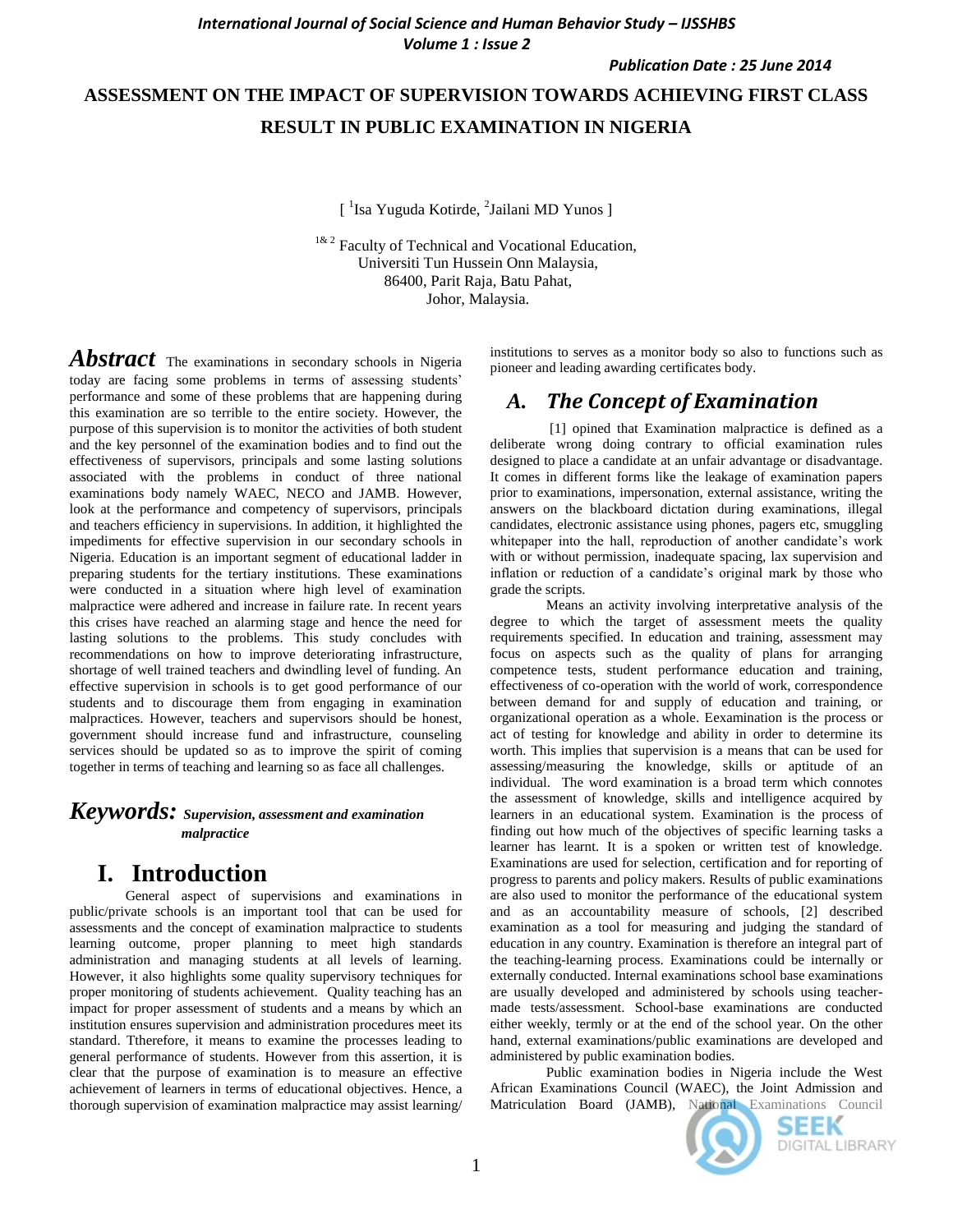(NECO) National Business and Technical Education Board (NABTEB) and the National Teachers Institute (NTI). The conduct of examinations in Nigeria is associated with some issues. According to [3] He identified examination malpractice, large classes, poor teaching, use of faulty assessment practice and inadequacy of qualified teachers as some of the issues of examination in Nigerian classrooms [3]. According to [4] Said that inflation and conjuring of scores as problems of examination in Nigeria. Similarly, [5] identified examination malpractice as the greatest threat to assessment in Nigeria. The different forms of examination malpractice include among others: leakage, collusion, bringing prepared answers to the examination hall; swapping of candidates' scripts; sending answers to candidates using telephone; impersonation; and unreliable continuous assessment scores from school authority. Examination malpractice affects the finances and the public confidence in WAEC because parents spend a lot of money on the Committees that sit to consider the reports on examination malpractice. Public examinations play a critical role in determining the career paths of learners in most developing nations.

These examinations are used primarily to select learners to higher education or sector and have a powerful effect on the education system [6]. Given the central and critical role of examinations, desirable improvements to the system can possibly be effected through the examination system, the changes in examinations have been used as levers to promote change in education and society, to reform the curriculum, to shift effective control of the system away from or toward the centre, and to achieve specific political goals. Hence, eexaminations systems can also be used for accountability purposes and for improving the quality of education, especially if the examinations replicate what is required in the classroom.

# *B. Poor Preparations of Examinations*

According to[7] He opined that poor preparation for examinations, low morality and poor school facilities as causes of examination malpractices, the socio-economic factors to be stronger causes than institutional factors. Interaction with students who are products of our secondary schools and who have been exposed to public examinations conducted by the WAEC and NECO reveals that certain factors are responsible for the incidence of examination malpractices in public examinations. These are:

- Inadequacy of trained teachers
- $\triangleleft$  Insufficient teaching facilities in schools
- $\triangleleft$  Inadequacy of teaching equipment
- Desire to achieve success by all means
- Corrupt WAEC and NECO officials and supervisors
- Difficulty in getting admission into tertiary institutions

# *C. Application of Information and Communication Technology (ICT)*

Application of Information and Communication Technology (ICT) to the operations of WAEC should improve more to address a number of problems through the application of information and communication technology to its operations. For example, the e-registration project of WAEC has made registration for the examination, capturing and processing of entry documents and arrangements for the conduct of the examination less cumbersome for the candidates and WAEC. Among the areas addressed by the eregistration are:

- a) Ability to amend candidates' records (both pictures and text) before the release of result;
- b) Possibility of registering candidates up till a week to the conduct of the first paper;
- c) Electronic production of packing list by centers/schools;
- d) Anti-fraud mechanism against entry form sales racketeering; and Principals/candidates need not frequently visit WAEC offices.

In the same vein, WAEC has made the release and dissemination of the results of its examination less problematic by posting its results on the internet. This allows candidates to access and even download their results. It has also made e-confirmation of result possible. The acquisition of state of the art ICT facilities by WAEC has also enhanced the processing of results.

# **II. Supervision of Examination**

The impact of supervising in the educational realm, supervisors seek to help those being supervised realize their possibilities and usefulness. The supervisor must watch the teacher's work, ask the teacher questions about why the teacher used certain teaching methods and provide information on the best teaching practices, enabling educators to improve .According to [8] View that they have been saying that education is dynamic it keep on moving and accepting new changings, the concept of good education and things can move faster. To improve overall student achievement in the System, to help teachers successfully fulfil their efficiency in this endeavour, effective teacher supervision systems that would enhance teacher professional development and improve instructions [9] Stated that when supervisors listen to the teacher, clarify what the teacher says, encourage the teacher to speak more of their concern, and reflect by verifying the teachers perception and the teacher are in control. However, the above issues need to be explored to establish the number of well-qualified teachers, supervisors and their principals for school competency/effectiveness, nature of inputs from government and contribution from society/parents. It is also important to establish the teaching quality of principals and teachers and how they supervised schools and its resources. There was also need to assess how the above performance of supervisors, principal and students in national examinations so that it can support a product of good system.

# **III. Instruments for Assessment of Quality Supervision**

According to[10], the contends of quality supervision involves the detection and elimination of components for final examination products which do meet standards. And also she went further to highlight four criteria mostly applied to measure quality supervision. These include:

(1) Input of resources such as grade point average; or standard test scores of entering students; terminal degrees in the faculty; number of books in the library and of the institutions endowment.

(2) Outputs which include such items as the overall graduation rate, the number of faculty publications or research grants, the number of scholarly awards, or the number of graduates in blue-chip companies. (3) Value added criteria defined not by some national standard, but through a comparison of the state of affairs before and after a process. For example, the intellectual development of a student from fresh men year to graduation.



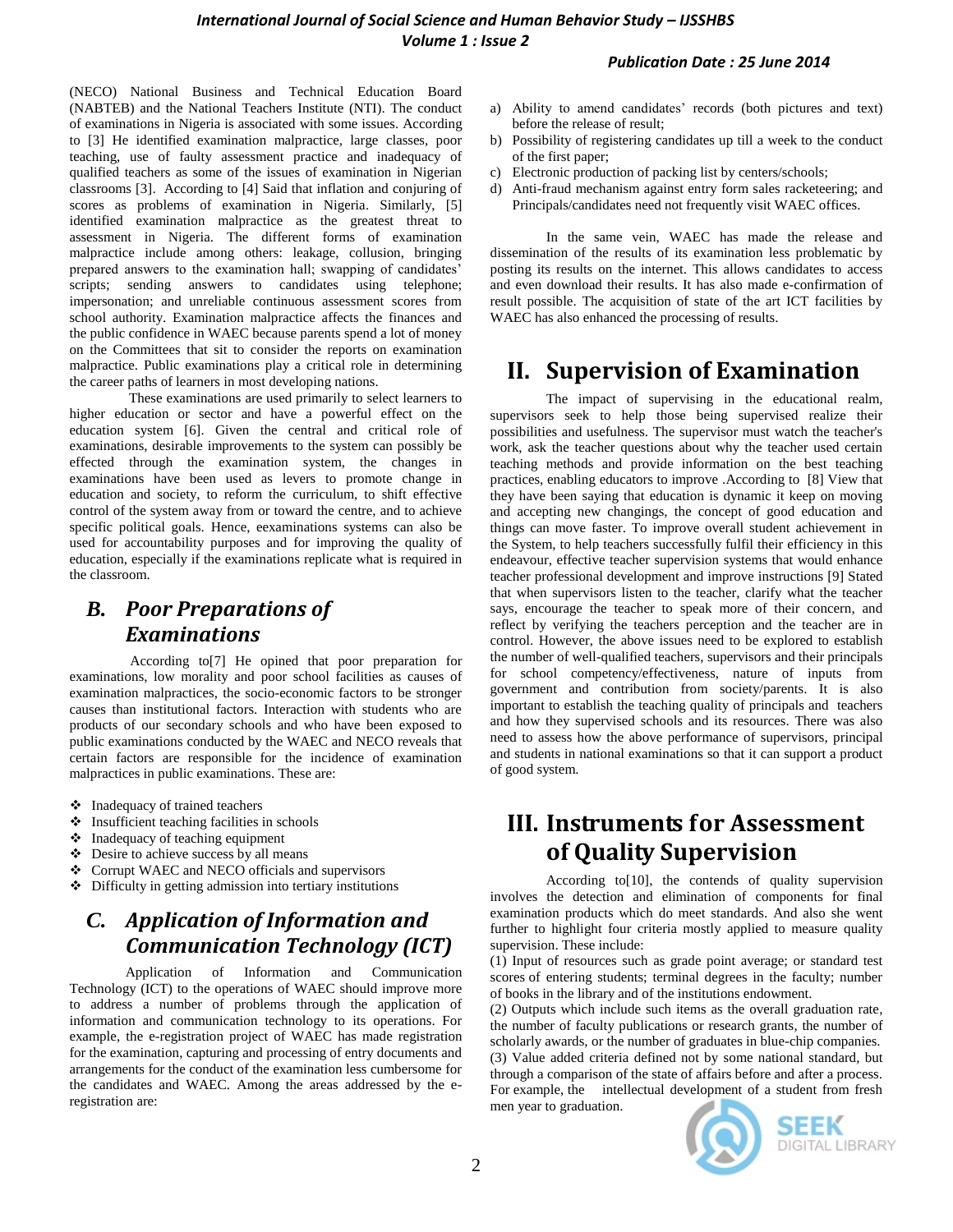#### *International Journal of Social Science and Human Behavior Study – IJSSHBS Volume 1 : Issue 2*

(4) Improvement and effectiveness of the internal processes.

It is no wonder that expectations in classroom assessment involve assessment at levels for pre-instruction, during instruction and post-instruction. Assessment at each of these levels is no doubt a necessity. The teacher for example needs to know the students he/she is going to teach so as to appropriately tailor the teaching. Students are expected to master certain skills like problem solving, manipulative skills among others; the onus lies on the teacher to ensure that students are following what is being taught. In this way direction some mechanisms are put in place to address whatever shortcomings emerge in the immediate-run. Assessment at the end of instruction can be used to find out students achievement and progression rate. This situation requires multiplicity of information covering cognitive, affective and psychomotor outcomes. Assessment plays many roles in education and a single assessment can serve multiple, but quite distinct, roles. For example, results from a selection test can sometimes be used to guide instruction, while a portfolio of learner work culled from assessments conducted during a course of study can inform a decision about whether the learner should obtain a certificate of completion or a degree. Simplifying somewhat, we can posit that from a learner's perspective, there are three main roles for assessments: Choose, Learn, and Qualify. The data from an assessment can be used to choose a program of study or a particular course within a program. Other assessments provide information that can be used by the learner, teacher, or parents to track learner progress or diagnose strengths and weaknesses. Finally, assessments can determine whether learners obtain certificates or other qualifications that enable them to attain their goals. Assessment in the service of individual learning is sometimes referred to as "formative assessment," in contrast to "summative assessment," which is intended to guide decision-making [11]

### **IV. Research Findings**

Though examination malpractice is neither a recent phenomenon nor is it peculiar to Nigeria or Africa , the alarming rate of increase is a global issue. The alarming rate of increase in examination malpractice in secondary schools in Nigeria calls for concern from all stakeholders in the education sector. It has been widely reported that supervisors, principals, parents and teachers aid and abet examination malpractice directly or indirectly. [12,13,14,15]. Parents go to the extent of bribing their way through to ensure that their wards get unearned grades while teachers encourage examination malpractice because they were not properly supervised and lack the zeal to work but want to be praised for job not done. The value system in Nigeria has broken down completely and so adults and youths alike act without moral scruples assessment by the entire society. This is the reason why examination malpractice still thrives despite its grave consequences on the social political and economic structures of the nation. In 2006, the Federal Ministry of Education blacklisted and derecognized 324 secondary schools across the nation as centres for conducting public examinations from 2007 to 2010. The distribution of the schools that were found guilty of examination malpractice is shown in Table 1.

Table 1: Examination Malpractice in Nigerian Secondary Schools

| Zones | No of schools | $\frac{6}{10}$ |
|-------|---------------|----------------|
|       | involved      |                |

#### *Publication Date : 25 June 2014*

| Source: Week End Times, 17th & 18th February, 2007 |     |       |
|----------------------------------------------------|-----|-------|
| <b>Total</b>                                       | 324 | 100.0 |
| South-West                                         | 86  | 26.5  |
|                                                    |     |       |
| South-South                                        | 116 | 36.0  |
| South-East                                         | 48  | 14.8  |
| North-West                                         | 12  | 3.6   |
| North-East                                         | 08  | 2.5   |
|                                                    |     |       |
| North-Central                                      | 54  | 16.6  |

**Source: Week End Times, 17th & 18th February, 2007, p. 4**

Table. 1. Shows the prevalence of examination malpractice in secondary schools in Nigeria. It occurs in all geo-political zones in the country. The South-South zone has 116 schools, followed by South-West zone with 86 schools. The North-east zone has 8 schools which is the least in the six zones. The phenomenon of examination malpractice seems to be aggravated by the large scale and shameful involvement of dishonest and greedy supervisors, teachers, school principals, parents and all those who take part in examination administration. The prominence assumed by this malady in the school system has become a source of concern to stakeholders in the education industry. Every examination season witnesses new and ingenious methods of cheating. The examination process has become endangered to the extent that certification has almost lost its credibility in the country. Certificates no longer seem to reflect skill and competence. Accusing fingers have been pointed at teachers, school principals, parents, students, examination officials and even security agents as those responsible for examination malpractice in the school system. It is against this background that this paper discusses the conditions that assessment/supervisions of examination malpractice in Nigeria and the impact of supervisor though which this problem can be resolved.

### *A. Secondary Schools in Nigeria*

The purposes of secondary education achieved under fertile conditions, one of which is effective supervision of instruction in Nigerian secondary schools. Secondary education is of course a very important segment of the education ladder both in Nigeria and elsewhere. This is because secondary education not only produces middle level manpower for the economy, it also prepares its students for tertiary education.

## **V. Conclusion**

The supervisors/ administrator and the examination conditions influence the extent of cheating [16,17,18,19,]. According to [20] Cheating is kept at the very minimum if there is no effective supervision. The physical and the psychological conditions needed for smooth conduct of examination should be observed and ensured in order to protect those who would not be involved in cheating. The supervisors/invigilator should try as much as possible to avoid any action that could lead to noise making. Such actions include verbal announcement of time left, shouting at candidates found cheating, offering assistance to unduly favour any of the candidates, etc. It is unethical for the supervisor or invigilator should to use test or exam as an instrument for creating fear or as a means of paying back for offence(s) earlier committed by any candidate.

The supervisors/invigilator is not expected to sit in a plaqe they are expected to move round the examination hall so as to be fully aware of the situation in the examination hall. When a student is found cheatng, the invigilator should not shout on such a candidate as other candidates could exploit the situation to communicate with one another. Candidate(s) found cheating should be booked by the invigilator or supervisor and such candidate(s) should not be



SEEK **DIGITAL LIBRARY**